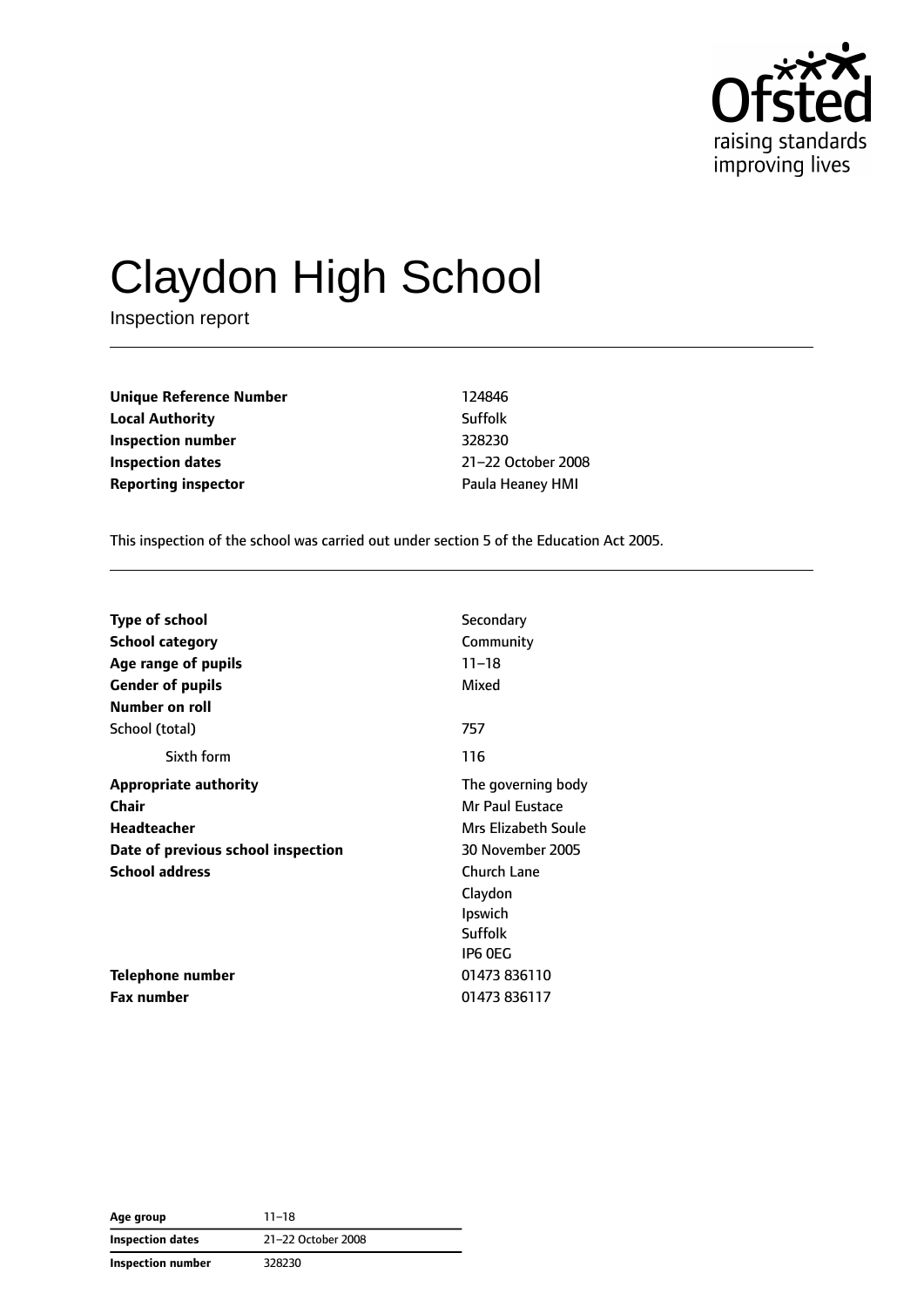.

<sup>©</sup> Crown copyright 2008

Website: www.ofsted.gov.uk

This document may be reproduced in whole or in part for non-commercial educational purposes, provided that the information quoted is reproduced without adaptation and the source and date of publication are stated.

Further copies of this report are obtainable from the school. Under the Education Act 2005, the school must provide a copy of this report free of charge to certain categories of people. A charge not exceeding the full cost of reproduction may be made for any other copies supplied.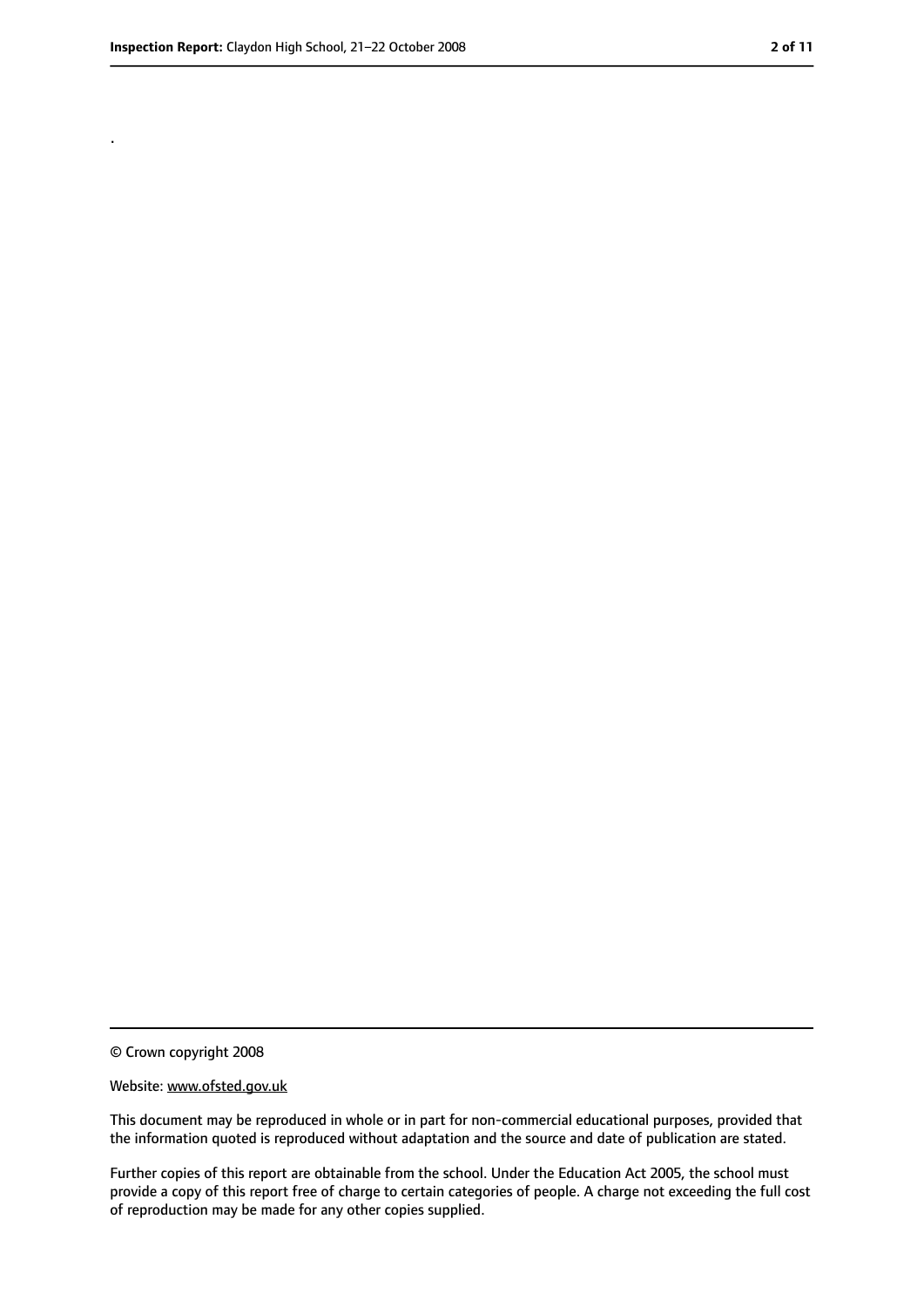# **Introduction**

The inspection was carried out by one of Her Majesty's Inspectors and three Additional Inspectors.

## **Description of the school**

Students' standards on entry to the school are broadly average. The school population is predominantly White British (95.4%). The proportion of students eligible for free school meals is lower than the national average, as is the proportion of students with learning difficulties and/or disabilities. Claydon has a humanities specialism and operates a joint sixth form with Thurleston High School which is managed by joint teams of staff and governors. The school works with two local further education colleges to offer additional curricular provision and has Healthy Schools accreditation.

## **Key for inspection grades**

| Grade 1 | Outstanding  |
|---------|--------------|
| Grade 2 | Good         |
| Grade 3 | Satisfactory |
| Grade 4 | Inadequate   |
|         |              |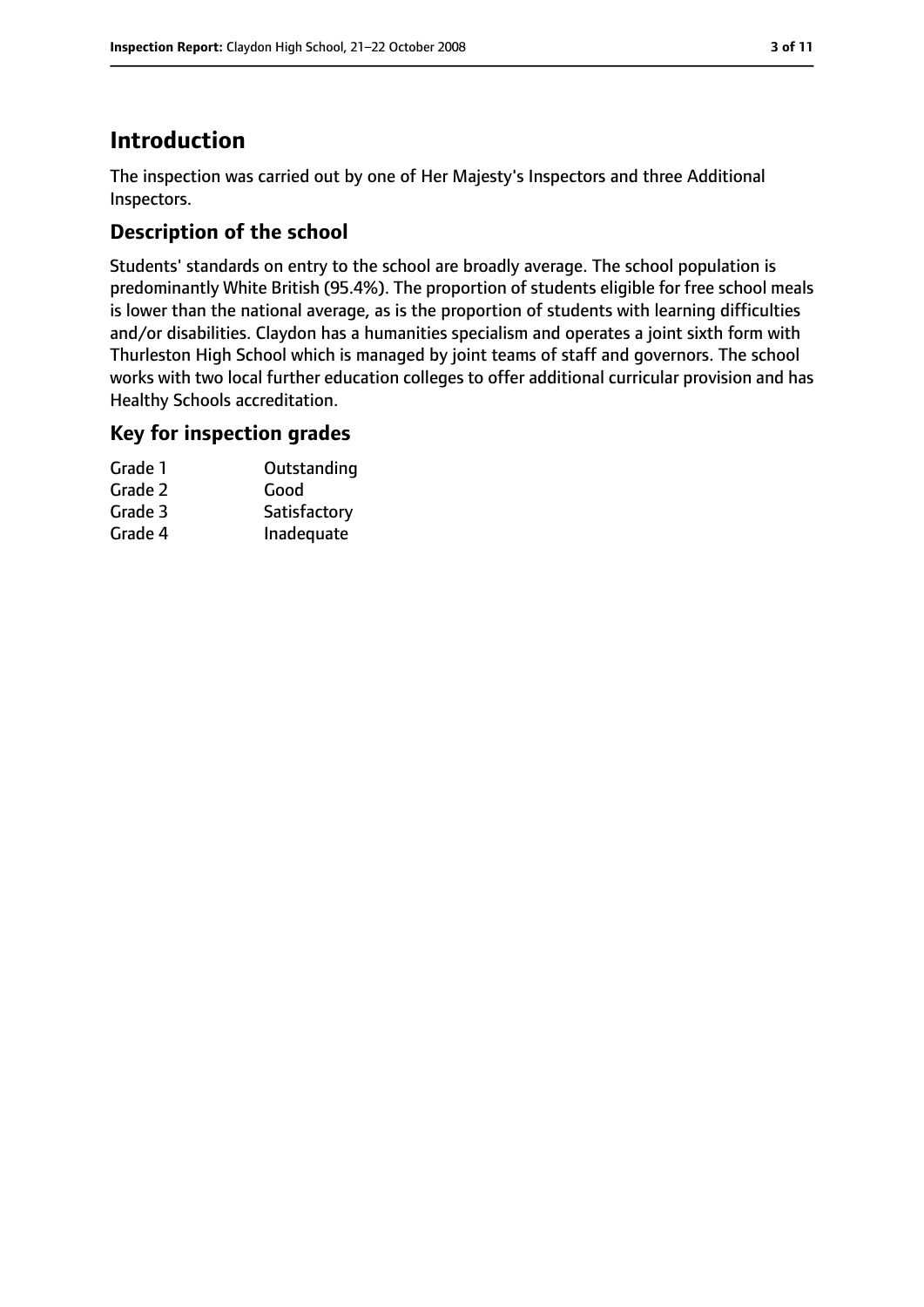# **Overall effectiveness of the school**

#### **Grade: 2**

Claydon High School is a good school as most students are now making good progress, the teaching and learning are mostly of a good or better standard and students' progress is monitored thoroughly. All students are supported well to achieve the best they can, including those who need extra help with learning and those with disabilities. Students' personal development and well-being are satisfactory with some good aspects. However, the behaviour of a few students in a very small minority of lessons affects the progress both they and other students ought to be making. The majority of parents are supportive of the school, but a small minority of parents is concerned about the more disruptive behaviour in a few lessons, which is not dealt with by teachers effectively. Standards at the school are broadly average overall and rising, asimprovements made and students' good progress are reflected in results. Standards and the rate of progress made by students fell after the last inspection as a number of staff left the school, due largely to retirements and promotions. This resulted in some instability, which is now resolved. In national tests at the end of Year 9 standards in science are good. At the end of Year 11 standards in English and science are good, but in mathematics standards are below average. Standards vary across other subjects. Most lessons are well planned with activities which enthuse students and provide sufficient challenge and variety. Where this is not the case the behaviour of a few students can affect their progress and that of others.

Most students enjoy school and are enthusiastic about the support they receive from their teachers and other staff; care, guidance and support are good. Students feel safe and secure, are encouraged to adopt healthy lifestyles and develop good skills for their future economic well-being. The curriculum is good and expanding, and includes an increasing range of vocational options. Students participate enthusiastically in a very good range of extra-curricular activities. The sixth form will move to new premises in September 2010, as the result of effective local partnership work to increase opportunities post-16.

Leadership and management are good and are focused strongly, at all levels, on continued improvement. Increasingly challenging targets are set across the school and for the school's specialist humanities subjects. The school makes a satisfactory contribution to community cohesion and is increasing its links into the wider community. Governance is good and the school provides good value for money. There is good capacity to improve further.

### **Effectiveness of the sixth form**

#### **Grade: 2**

Achievement is good overall. Sixth formers are supported very well by their teachers and personal tutors. They value this support highly. Sixth formers have lower than average starting points, as the school recruits some students with lower entry qualifications who show enthusiasm, commitment and good attendance. Standards in the sixth form are improving and individual subject results are broadly in line with national averages. However, results between subjects vary and students' performance overall is below the national average.

The curriculum is good, as an effective partnership with another local school extends the subjects available to students, although some class sizes are very small. A popular level 2 course is available in Year 12 to enable students who have been less successful at GCSE to progress into the sixth form. Teaching and learning and the personal development and well-being of sixth formers are good.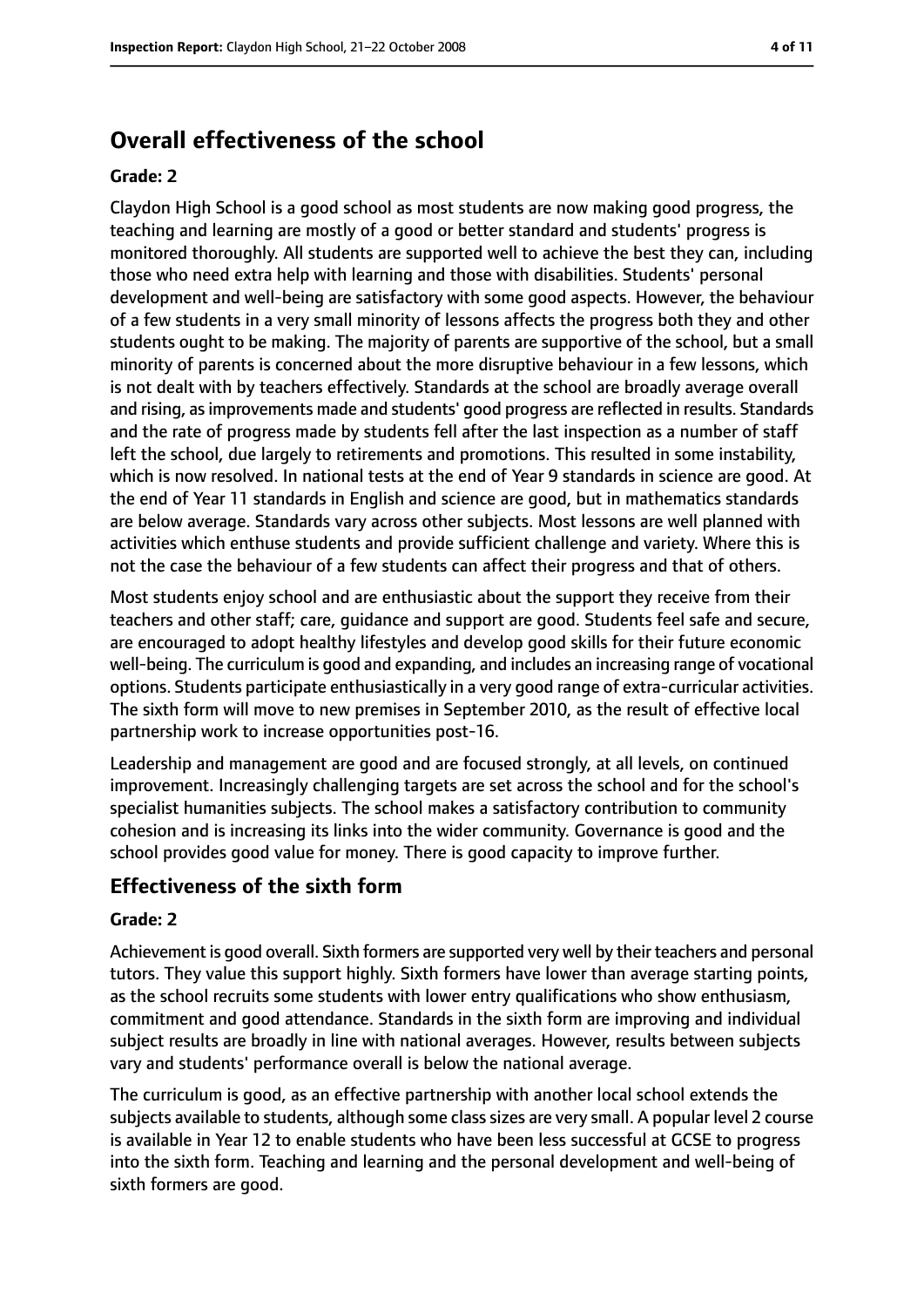Leadership and management of the sixth form are good overall, although teaching and learning are not sufficiently well monitored across the sixth form partnership. The sixth form will move from Claydon in September 2010, following the creation of a new school formed through a local partnership, to broaden curricular opportunities further.

### **What the school should do to improve further**

- Raise standards in the main school and the sixth form where some subjects are not performing as well as others.
- Ensure all students are involved actively and challenged in lessons across all subjects, by improving further the quality of teaching and learning.
- Ensure good behaviour throughout classes by taking effective measures at all levels.

# **Achievement and standards**

### **Grade: 2**

Achievement by the end of Year 11 is now improving and inspectors saw evidence in lessons and in records that this is now good for most students due to improvements made. Progress is particularly good in science, due to the careful monitoring of students and good teaching and learning. It is improving in mathematics, now that staffing is more settled. Students who need extra help in lessons and those with disabilities make good progress because of the good support they receive. At the end of Year 9, results in national tests are broadly satisfactory overall and are good in science. Standards are maintained to the end of Year 11 where students also reach a satisfactory standard. The proportion of students gaining five GCSEs graded  $A^*$ to C, including English and mathematics, rose in 2008 to around the national average. The results in English and science are above national averages, but results in mathematics are lower. Performance across other subjects has varied from year to year. Current work and records show that standards and achievement are on course to rise to meet the school's own challenging targets.

## **Personal development and well-being**

#### **Grade: 3**

Students' personal development and well-being are satisfactory. Most display positive attitudes and behave well, both in lessons and around school, but a very small minority do not behave as well asthey could in lessons. Attendance isimproving, although still average and the number of fixed term exclusions has reduced since the last inspection. Students enjoy coming to school, feel safe around the site and appreciate all that staff do for them. They are clear that any bullying will be treated seriously and dealt with swiftly and fairly. The majority of students are well aware of the importance of adopting healthy lifestyles, and they are particularly appreciative of, and participate well in, after-school sports clubs. Students acquire a good understanding of spiritual, moral, social and cultural issues. There is a good ethos of mutual respect and appreciation of others' achievements. On the first day of the inspection all year groups worked together on particular themes, and they enjoyed and applauded one another's work. Students also respond generously to charity appeals. Wider school life is enriched through the leadership roles students undertake, becoming mentors, prefects and taking sports leadership roles. The School Council represents students' views well and plays an important part in communicating their ideas to school leaders. Students develop good work-based skills to contribute to their future economic well-being.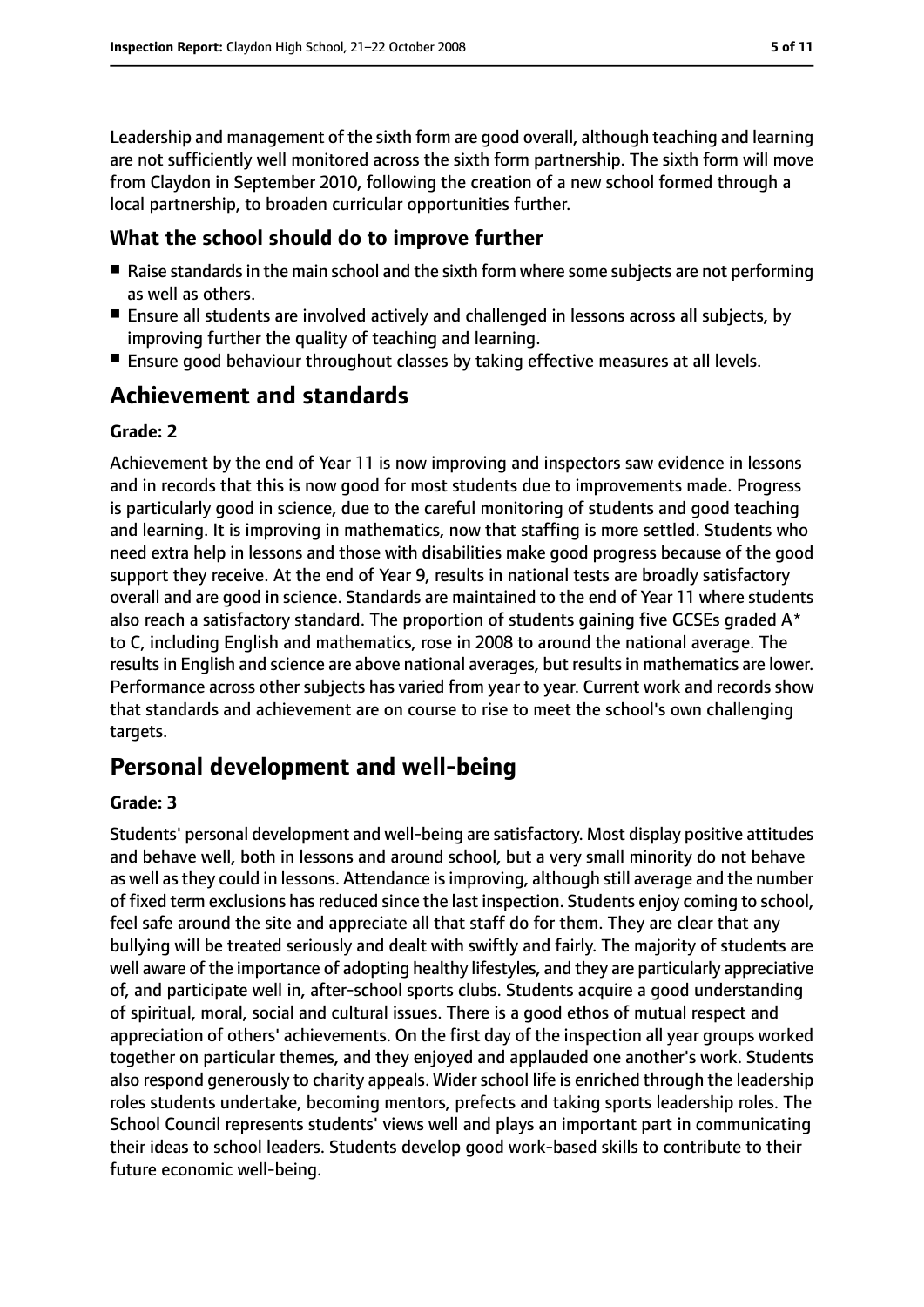# **Quality of provision**

## **Teaching and learning**

#### **Grade: 2**

Much of the teaching and learning at the school is good and, where teachers inspire students with appropriate and stimulating activities and lessons are delivered enthusiastically, they can be outstanding. The use of praise for students' contributions to learning enhances this positive and enjoyable environment and students make good progress. However, in a few lessons activities are not designed sufficiently well to meet students' needs or provide sufficient challenge. As a result, a very small minority of students do not behave as well as they should, which hampers progress. The monitoring of lessons by senior teachers and heads of department, whilst identifying many strengths, has not focused on this aspect sufficiently well.

Good practice is shared across the school and has led to a more consistent approach to lesson planning so that, for example, lesson plans now set out clearly what students are expected to learn. Aspects of lesson planning and delivery have improved due to effective training. The inspection team saw examples of particularly effective practice in science and physical education where high expectations and expert guidance on what to do to improve ensured that all students made good progress in their understanding and development of skills.

Students know what level they are working at and what their target grades are. The marking of students' work and the feedback they receive is not always closely related to their levels of attainment and does not always contain sufficient information on what they need to do to improve.

## **Curriculum and other activities**

#### **Grade: 2**

Students entering the school in Year 7 benefit from an innovative project on 'medieval life and castles', which ensures a smooth introduction to the school. Cross-curricular work has recently included a highly enjoyable 'stop-the-clock' day in which students took part in a stimulating range of activities and themes to develop their personal, learning and thinking skills.

In Years 10 and 11, the school offers a good range of vocational courses for those students for whom a full programme of GCSEs would be inappropriate. An effective partnership with two local colleges enables the school to offer courses in hairdressing and food and drink manufacturing. Plans to introduce the new diploma in travel and tourism in September 2010 are underway.

A very good range of extra-curricular activities is much appreciated and is taken up enthusiastically by both girls and boys, this both supports and enhances learning. Students are well prepared for the world of work through an effective programme of personal, social and health education, which includes the use of speakers from business and the local community.

### **Care, guidance and support**

#### **Grade: 2**

The school provides good care, guidance and support. Vulnerable students are monitored very carefully. Their needs are well known and the school ensures that the work of a range of professionals is co-ordinated well to provide effective support. There is good liaison between the school and outside agencies and the induction programme within the school is a particular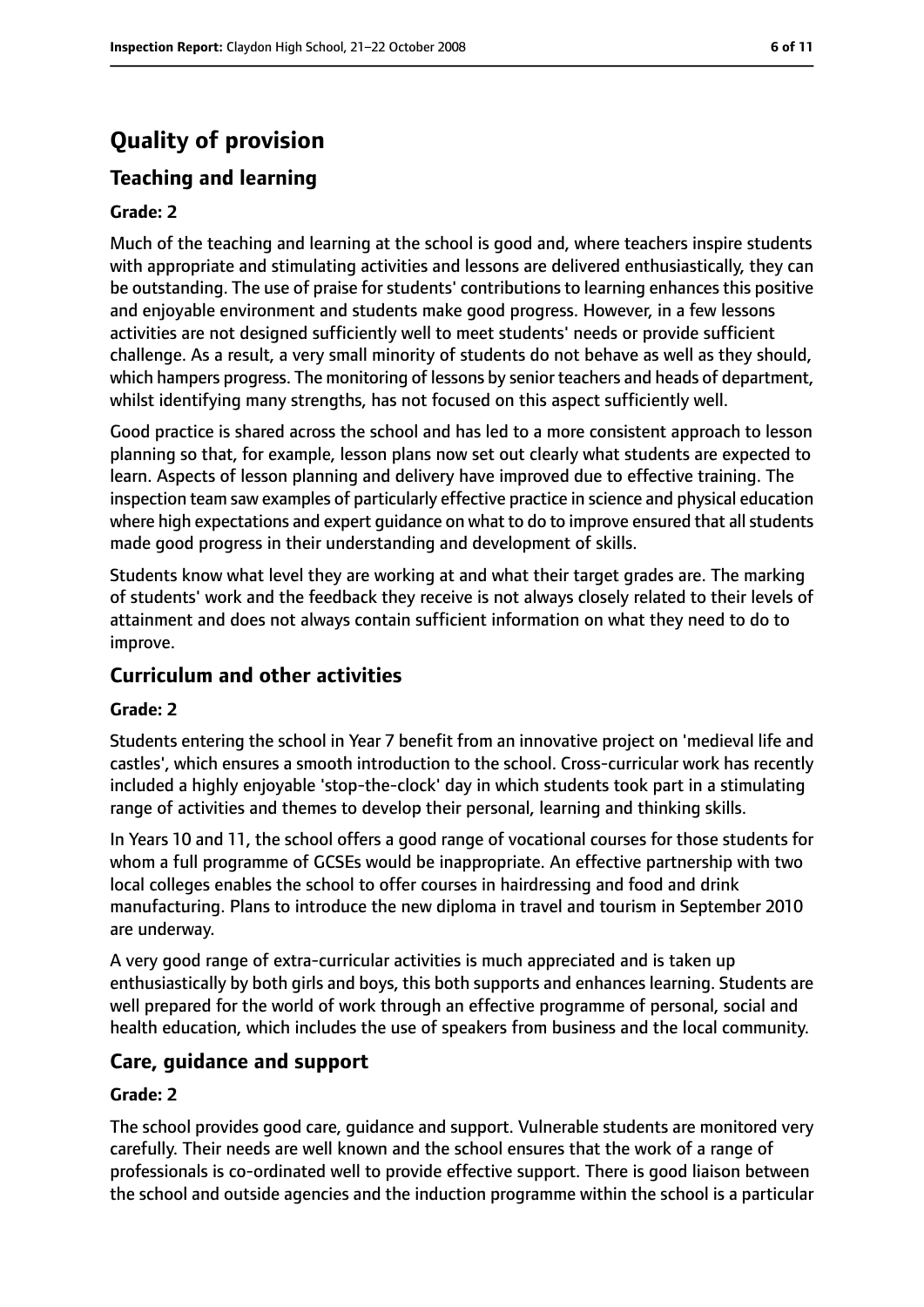strength. Safeguarding procedures are robust and the school ensures students' welfare and safety through careful attention to risk assessments and safety on site.

There is an increasingly effective system for tracking the progress of each student and this is beginning to contribute to improving standards and achievement. Students have challenging targets to aim for in all subjects and are well aware of them. The school's regular reports to parents include National Curriculum levels and target grades for examinations. These help parents to understand how their child is progressing and provide opportunities for them to help. The school prepares students well for their next stage in education or training.

# **Leadership and management**

#### **Grade: 2**

The headteacher provides good leadership with all staff, sharing the vision of a continuously improving school. A number of staff left the school after the last inspection, largely because of retirements and promotion, resulting in some disruption to teaching and a drop in standards, but staffing at the school is now stable. Senior leaders and managers focus strongly on improving achievement and standards, and together with middle leaders monitor the performance of all students closely. The school's evaluation of its work provides an accurate picture of strengths and areas for further development. However, the behaviour of a minority of students has insufficient focus in improvement plans. Priorities for future development focus tightly on what needs to be done to improve standards, and on achieving the increasingly ambitious and challenging targets the school sets for students' attainment at the end of Years 9 and 11. There is a comprehensive system for analysing assessment data which is used well to set challenging targets for national test results and for the school's humanities specialism. Students who find learning difficult and/or have disabilities are served particularly well by this system.

Middle managers, with responsibilities for subject areas, progress and pastoral care have benefited from good professional training and development and are making an increasingly effective contribution to improving achievement. Governors are very supportive and do a good job, promoting the school's interests and challenging senior leaders when appropriate. The school makes a satisfactory contribution to community cohesion. The school is committed to equality of opportunity and the school community works together well. There is a growing number of links with the local community, mainly through school performances and sporting activities, and these are increasingly enriching school life. The school manages its resources well and gives good value for money.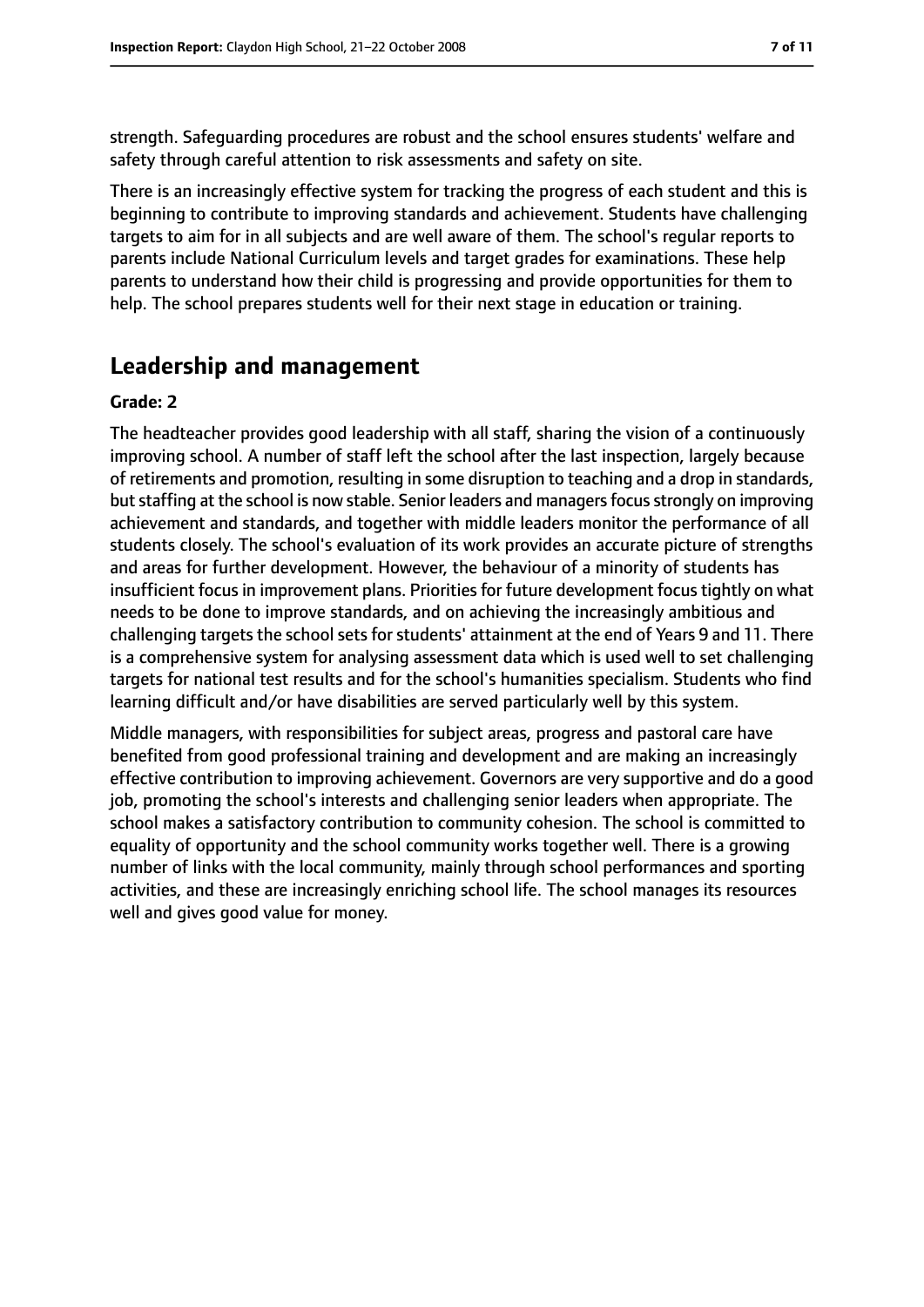**Any complaints about the inspection or the report should be made following the procedures set out in the guidance 'Complaints about school inspection', which is available from Ofsted's website: www.ofsted.gov.uk.**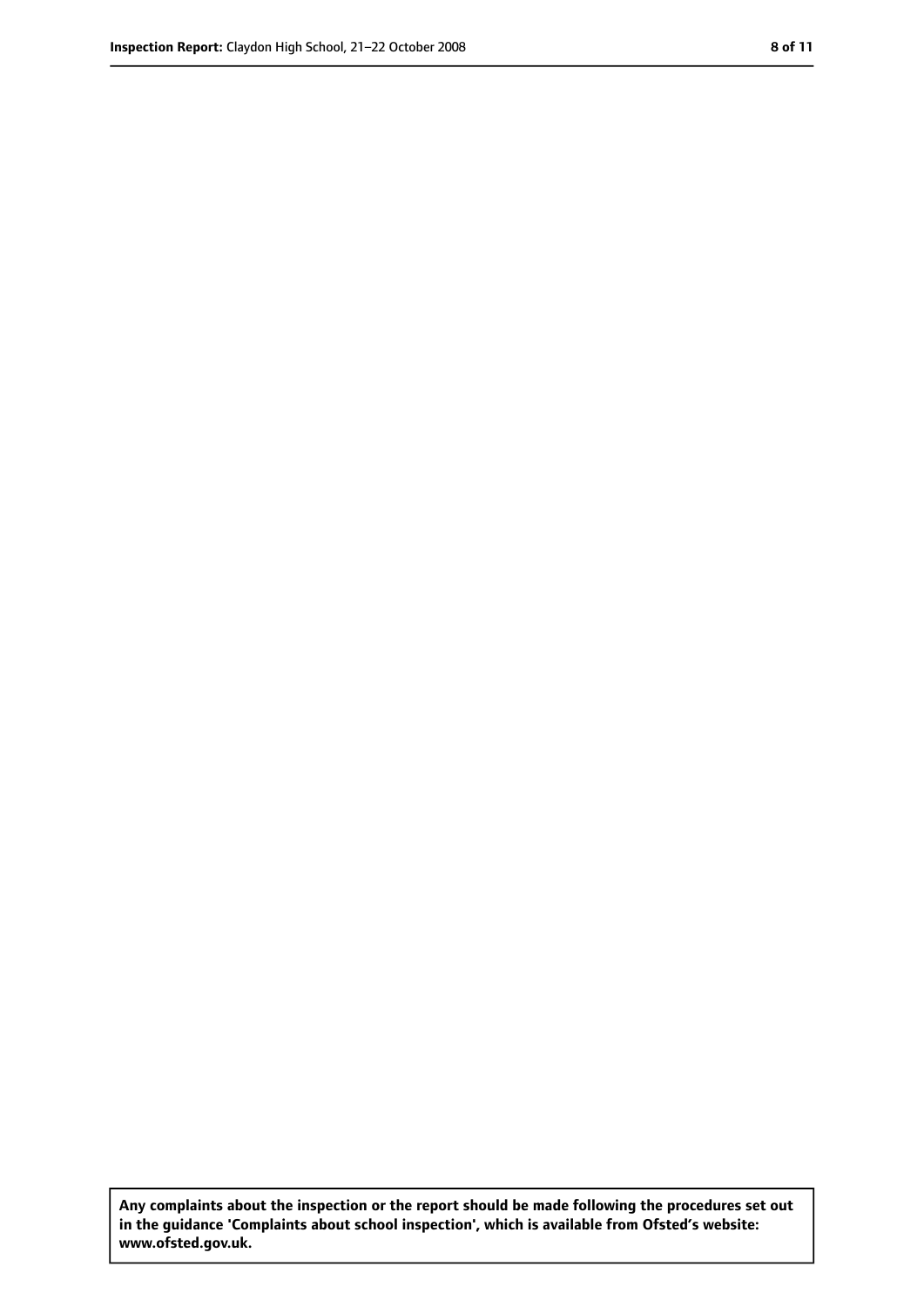# **Inspection judgements**

| Key to judgements: grade 1 is outstanding, grade 2 good, grade 3 | <b>School</b>  | $16-19$ |
|------------------------------------------------------------------|----------------|---------|
| satisfactory, and grade 4 inadequate                             | <b>Overall</b> |         |

## **Overall effectiveness**

| How effective, efficient and inclusive is the provision of<br>education, integrated care and any extended services in<br>meeting the needs of learners? |     |     |
|---------------------------------------------------------------------------------------------------------------------------------------------------------|-----|-----|
| Effective steps have been taken to promote improvement since<br>the last inspection                                                                     | Yes | Yes |
| How well does the school work in partnership with others to<br>promote learners' well being?                                                            |     |     |
| The capacity to make any necessary improvements                                                                                                         |     |     |

## **Achievement and standards**

| How well do learners achieve?                                                                               |  |
|-------------------------------------------------------------------------------------------------------------|--|
| The standards <sup>1</sup> reached by learners                                                              |  |
| How well learners make progress, taking account of any<br>significant variations between groups of learners |  |
| How well learners with learning difficulties and/or disabilities<br>make progress                           |  |

## **Annex A**

<sup>&</sup>lt;sup>1</sup>Grade 1 - Exceptionally and consistently high; Grade 2 - Generally above average with none significantly below average; Grade 3 - Broadly average to below average; Grade 4 - Exceptionally low.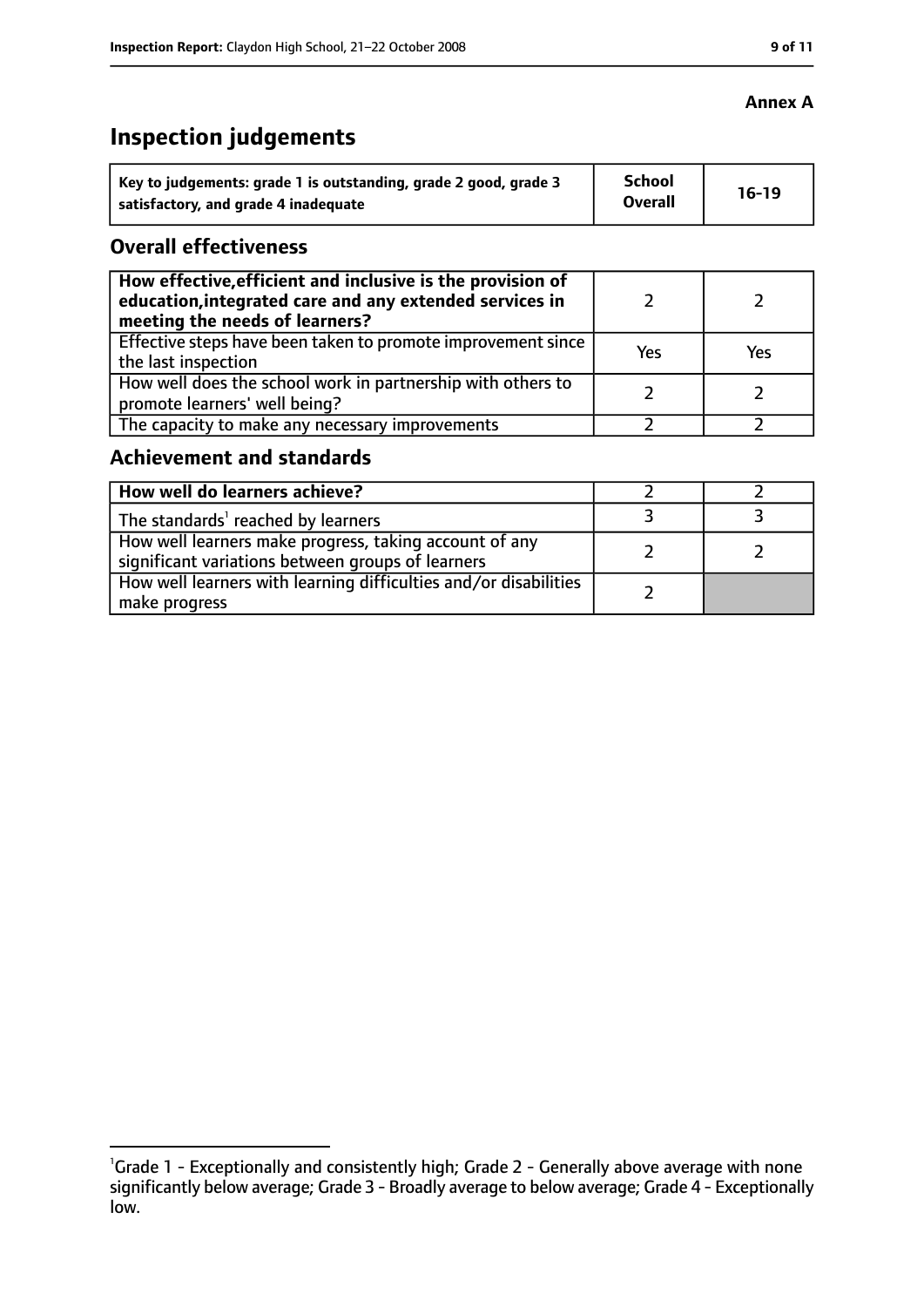# **Personal development and well-being**

| How good are the overall personal development and<br>well-being of the learners?                                 |  |
|------------------------------------------------------------------------------------------------------------------|--|
| The extent of learners' spiritual, moral, social and cultural<br>development                                     |  |
| The extent to which learners adopt healthy lifestyles                                                            |  |
| The extent to which learners adopt safe practices                                                                |  |
| The extent to which learners enjoy their education                                                               |  |
| The attendance of learners                                                                                       |  |
| The behaviour of learners                                                                                        |  |
| The extent to which learners make a positive contribution to<br>the community                                    |  |
| How well learners develop workplace and other skills that will<br>contribute to their future economic well-being |  |

# **The quality of provision**

| $\mid$ How effective are teaching and learning in meeting the<br>full range of learners' needs?       |  |
|-------------------------------------------------------------------------------------------------------|--|
| How well do the curriculum and other activities meet the range<br>of needs and interests of learners? |  |
| How well are learners cared for, quided and supported?                                                |  |

# **Leadership and management**

| How effective are leadership and management in raising<br>achievement and supporting all learners?                           |               |     |
|------------------------------------------------------------------------------------------------------------------------------|---------------|-----|
| How effectively leaders and managers at all levels set clear<br>direction leading to improvement and promote high quality of | 2             |     |
| care and education                                                                                                           |               |     |
| How effectively leaders and managers use challenging targets<br>to raise standards                                           | $\mathcal{P}$ |     |
| The effectiveness of the school's self-evaluation                                                                            | 3             | 3   |
| How well equality of opportunity is promoted and discrimination<br>eliminated                                                | 2             |     |
| How well does the school contribute to community cohesion?                                                                   | 3             |     |
| How effectively and efficiently resources, including staff, are<br>deployed to achieve value for money                       | $\mathcal{P}$ |     |
| The extent to which governors and other supervisory boards<br>discharge their responsibilities                               | $\mathcal{P}$ |     |
| Do procedures for safequarding learners meet current<br>qovernment requirements?                                             | Yes           | Yes |
| Does this school require special measures?                                                                                   | <b>No</b>     |     |
| Does this school require a notice to improve?                                                                                | No            |     |